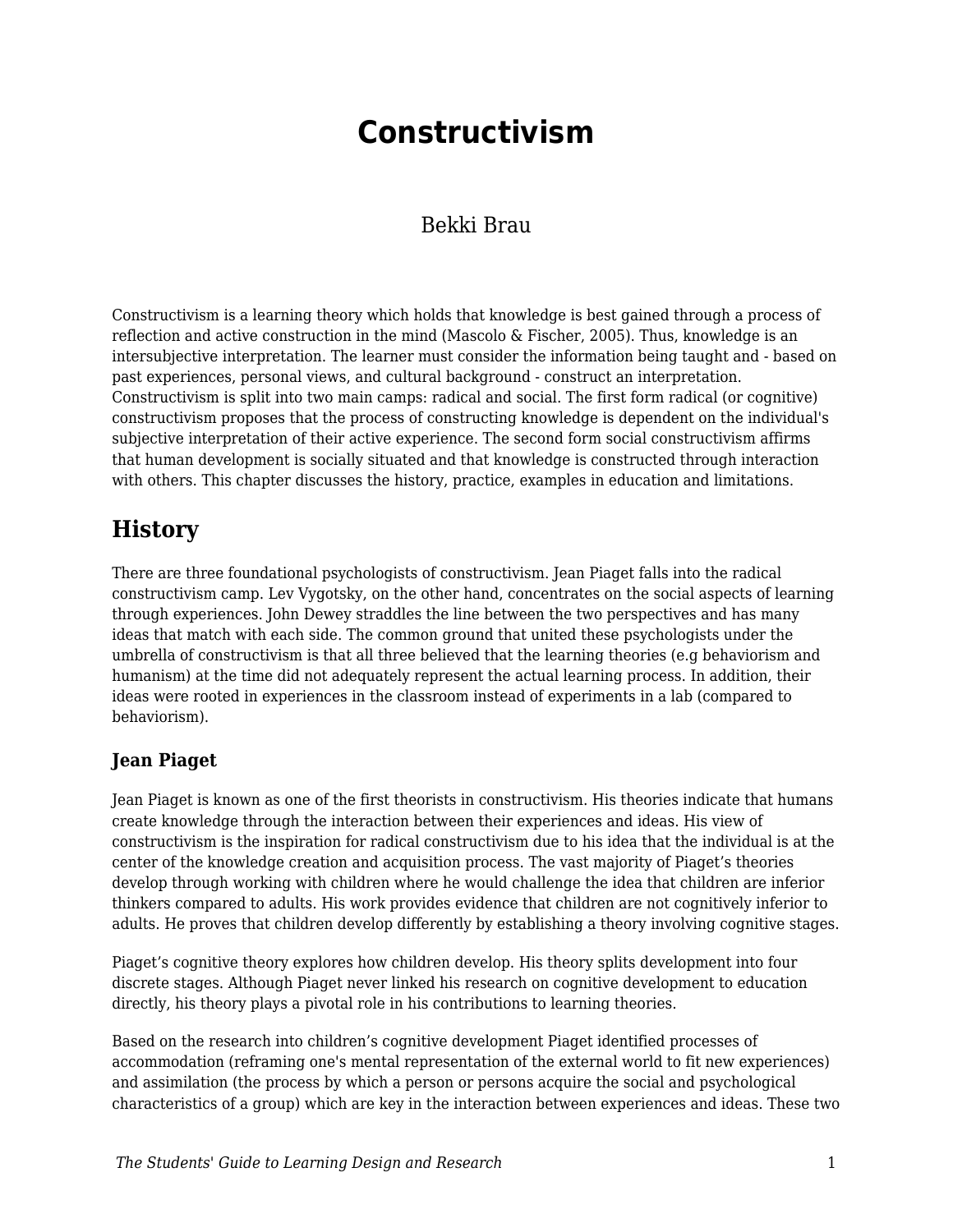processes focus on how learning occurs rather than what influences learning.

#### **Lev Vygotsky**

Lev Vygotsky's work contains a central scope focused on the social aspects of acquiring knowledge. He suggests that one learns best through interacting with others. Through the process of working with others, learners create an environment of shared meanings with peers. By being immersed in the new environment, the learner is able to adapt subjective interpretations to become socially accepted. Vygotsky especially emphasizes that culture plays a large role in cognitive development. He believed infants were born with basic abilities to develop cognitively. Those basic abilities are then enhanced through interaction with others and eventually grow into more sophisticated mental processes. For example, a child is born with the basic ability to memorize. As the child interacts with its environment and peers, the methods of remembrance adapt. If the child is in a learning setting that emphasizes flashcards, the child will use similar methods of repetition to improve memory.

Similar to Piaget's adaptation of radical constructivism from his theory of cognitive development, Vygotsky draws from his own theory of social development. Vygotsky believed that learners could achieve much greater level of learning through the help of a More Knowledgeable Other (instructor). Figure 1 offers a visual of where the instructor can offer the most support and enhance the learning process. The area where the instructor should be most sensitive to guidance is the Zone of Proximal Development (ZPD). As Figure 1 displays, the ZPD straddles the line between what the student already knows and a new concept unable to be mastered without the help of the instructor.

Figure 1

A Graphic Displaying the Pieces of Vygotsky's Social Development Theory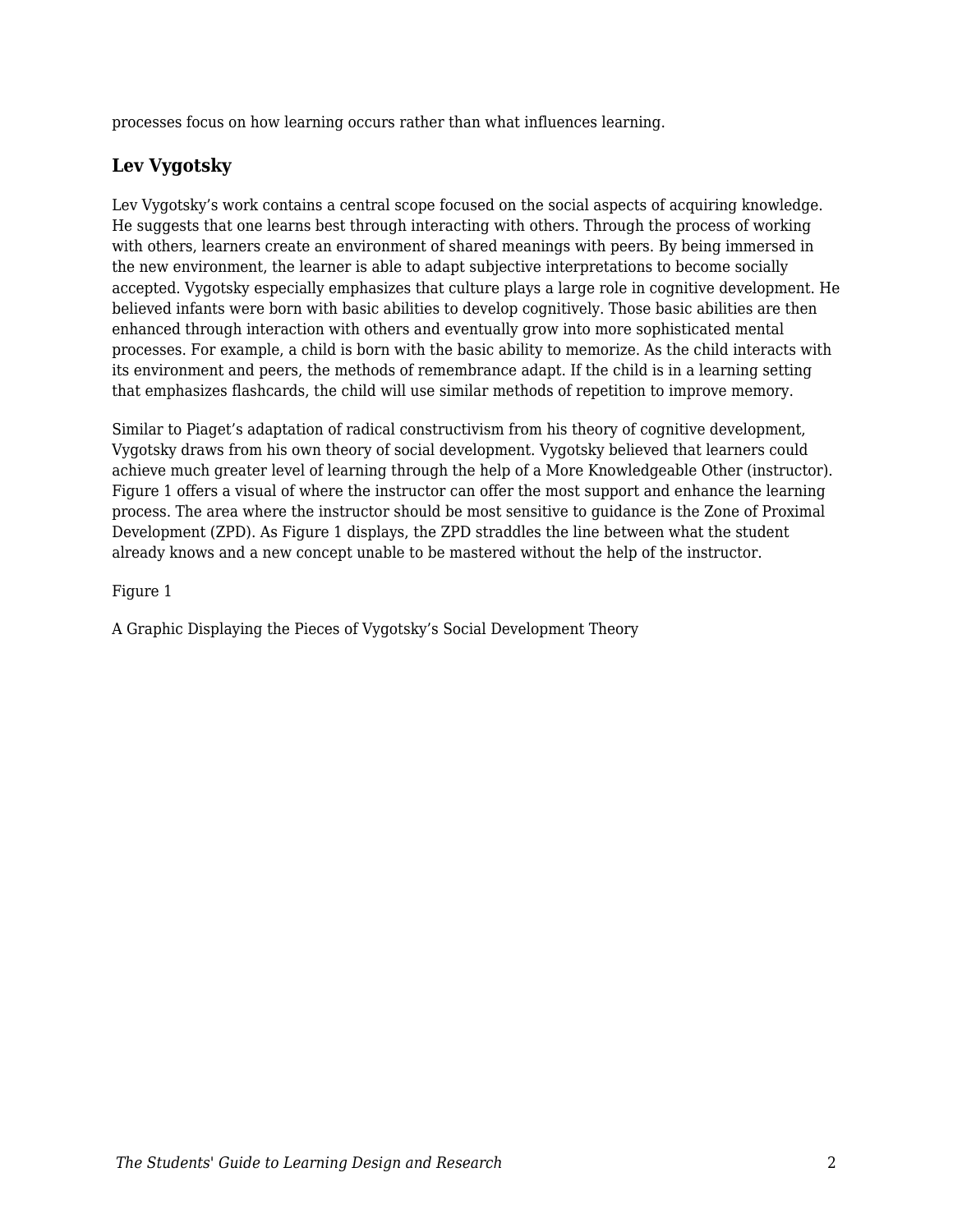

The Zone of Proximal Development is not confined to solely a learner and an instructor. Vygotsky encourages learners to form groups. The formation of groups allows for the less competent children to learn from those who already have mastered a specific skillset.

#### **John Dewey**

John Dewey's perspective melds Piaget's focus on the cognitive aspect of constructivism with Vygotsky's focus on social learning. Susan J. Mayer (2008) contains a synopsis of Dewey's place in constructivism:

Contrary to the assumptions of those who pair Dewey and Piaget based on progressivism's recent history, Dewey shared broader concerns with Vygotsky (whose work he never read). Both Dewey and Vygotsky emphasized the role of cultural forms and meanings in perpetuating higher forms of human thought, whereas Piaget focused on the role played by logical and mathematical reasoning. On the other hand, with Piaget, Dewey emphasized the nurture of independent reasoning central to the liberal Protestant heritage the two men shared. Indeed, Dewey's broad theorizing of democracy's implications for schooling can be seen to integrate the research emphases of the two psychologists (p. 6).

Just as Piaget and Vygotsky did not believe in rote memorization and repetitive lecturing, Dewey's work proclaims that learners who engage in real world activities will be able to demonstrate higher levels of knowledge through creativity and collaboration (Behling & Hart, 2008). One of Dewey's most recognized quotes is: "If you have doubts about how learning happens, engage in sustained inquiry: study, ponder, consider alternative possibilities and arrive at your belief grounded in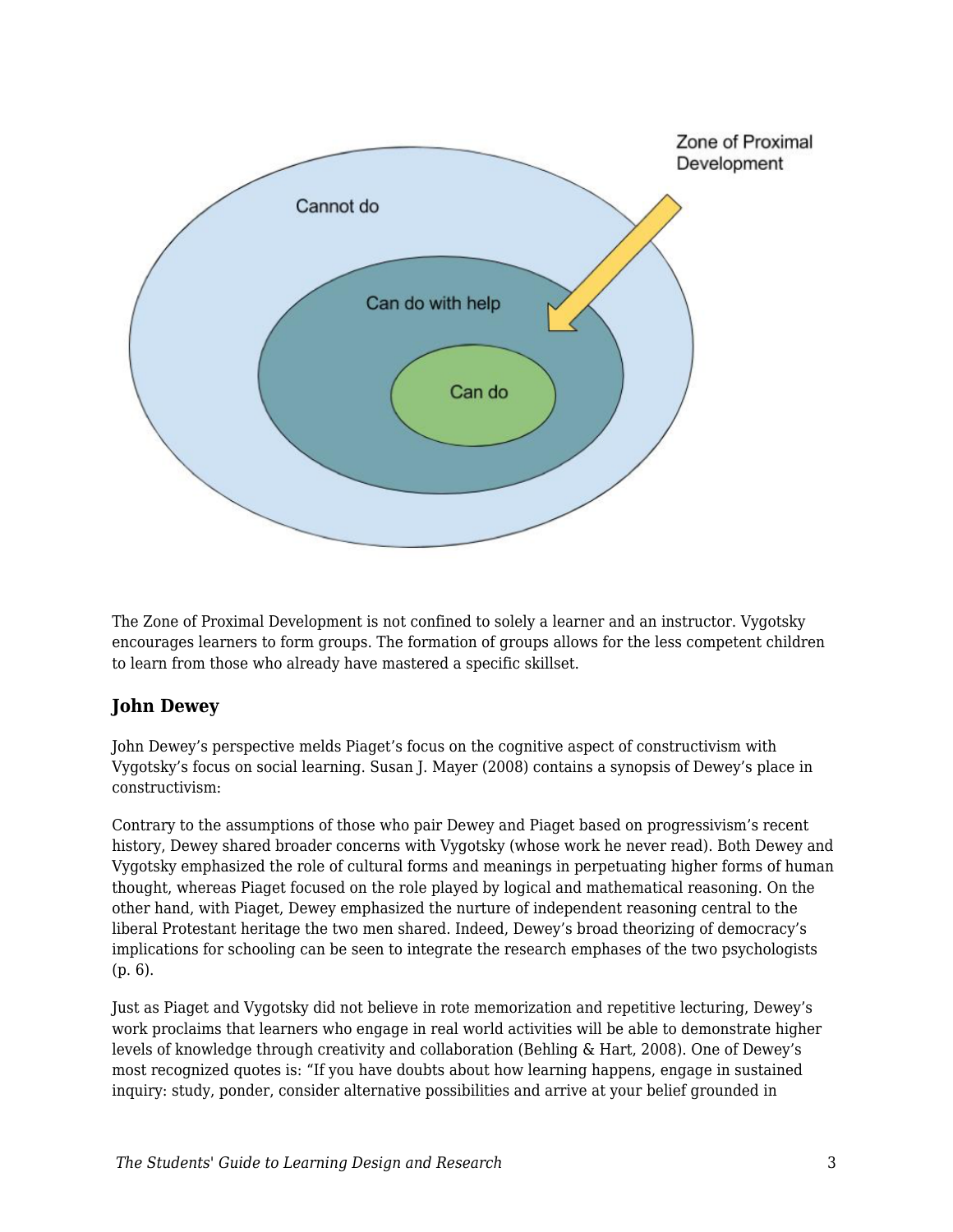evidence" (Reece, 2013, p. 320).

Dewey's emphasis on inquiry sustaining learning is sparked best by ensuring a synthesis of environment. Many teachers at the time insisted on keeping school separate from the rest of the children's lives. Dewey did not adhere to the pressure of separation. His research insists that learners need to connect real life experiences with school activities in order to make learning possible.

# **Learning Theory in Practice**

A basic understanding of constructivism requires a clear vision of what it means to allow a learner to connect their own experiences to new knowledge. In order to better illustrate the use of constructivism in the classroom, the next section describes the role of both the learner and the instructor.

#### **Nature of Learner**

Throughout the learning process, the learner is expected to consider the information being taught and construct an interpretation. The interpretation is constructed based on past experiences, personal views, and cultural background. Following the interpretation, the learner is expected to reflect on the new knowledge. Radical and social constructivism generally regard the nature of the learner in a similar fashion.

Radical constructivism assumes the learner recognizes their place at the center of the knowledge creation and acquisition process. The learner works through a process of acquisition and assimilation. A major role of the learner is to reflect on past experiences and be conscious of the variables affecting the absorption of the new knowledge. Social constructivism expects similar reflection from the learner, however it also incorporates the social aspects of learning.

Social constructivism not only acknowledges the uniqueness and complexity of the learner, but actually encourages, utilizes and rewards this complexity as an integral part of the learning process. This means that the learner is motivated to reflect on their unique knowledge and allows them to recognize their ability to inspire other learners in their environment. The constant exchange of ideas in the ZPD allows each individual learner to acquire new understandings from their peers. While the learners hold the key to acquiring knowledge in the constructivist framework, the role of instructors is still significant.

#### **Role of Instructor**

Due to the nature of constructivism, the instructor must adapt a more hands-on approach instead of the traditional lecture style. The environment of the classroom should be supportive of each individual learner's thinking and encourage a constant challenge.

According to the social constructivist approach, instructors have to adapt to the role of facilitators and not teachers (Bauersfeld, 1995). A facilitator helps the learner to get to his or her own understanding of the content instead of simply explaining a principle. In the latter scenario, the learner does not participate definitively, and in the former scenario, the learner is actively engaged. The goal is thus to turn the emphasis away from the instructor and the content and towards the learner (Gamoran, Secada, & Marrett, 1998). As the emphasis switches to a more active teaching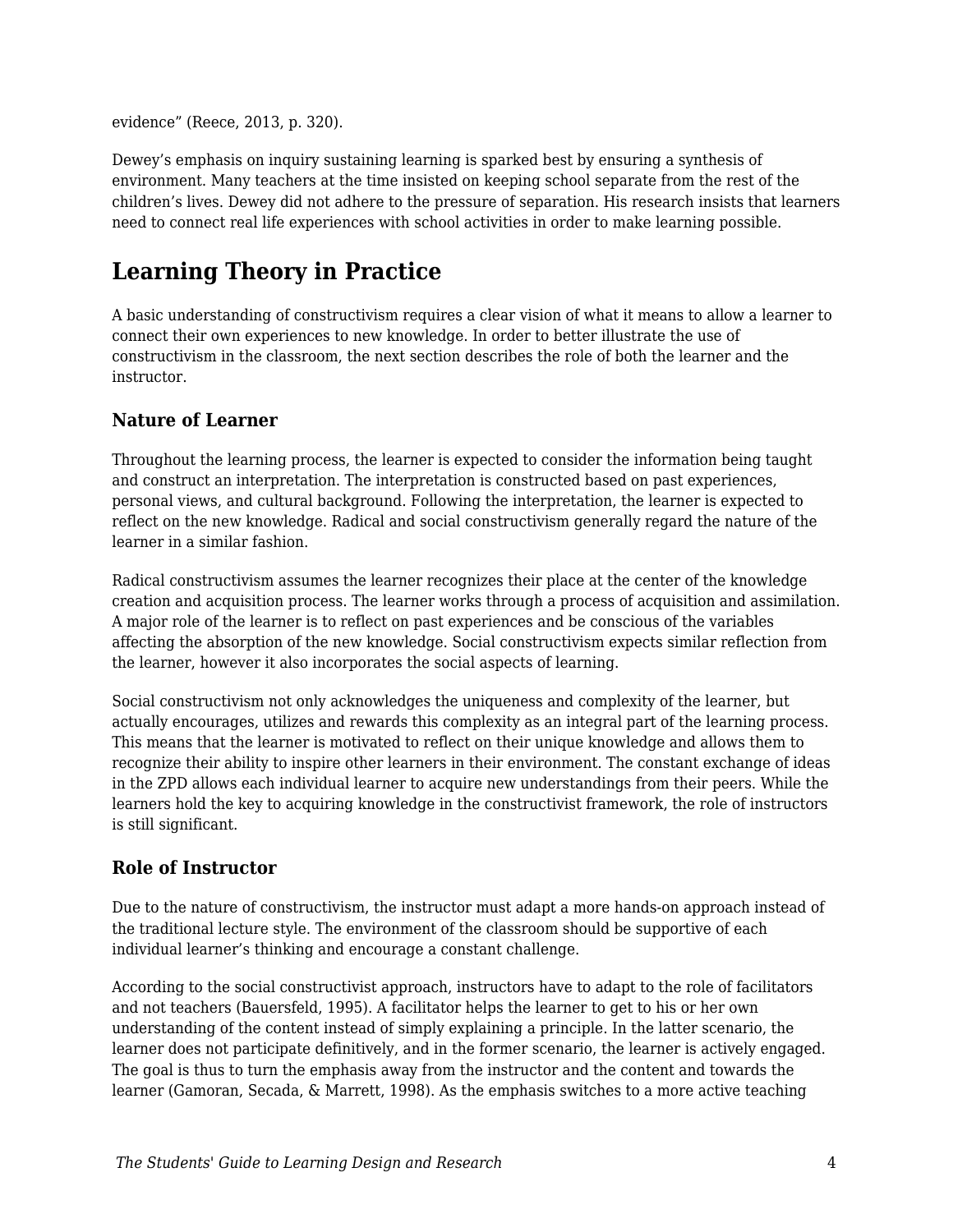process, the facilitator must act in a different way than a teacher would (Brownstein 2001). As one author explains:

A teacher tells, a facilitator asks; a teacher lectures from the front, a facilitator supports from the back; a teacher gives answers according to a set curriculum, a facilitator provides guidelines and creates the environment for the learner to arrive at his or her own conclusions; a teacher mostly gives a monologue, a facilitator is in continuous dialogue with the learners (Rhodes and Bellamy, 1999).

## **Examples in Education**

There are various examples in the world of education regarding methods of implementation of constructivism. Constructionism, cooperative learning and large-scale lessons are three examples of ways to incorporate constructivism into a classroom.

Constructionism is one application of constructivism. An example of constructionism is an instructor teaching a class of learners about engineering by assigning them to build a bridge. The process the learners would embark on to learn how to build a bridge would in theory teach them all the nuances of engineering concepts. The learning would come mostly through trial and error as the learners adapted their past experiences to the current task.

According to research, cooperative learning is an effective way to implement constructivism in the classroom (Hoy & Woolfolk, 1993). Three examples of cooperative learning are reciprocal questioning, jigsaw classroom and structured controversies. Reciprocal questioning is where students work together to ask and answer questions. This technique is often prevalent through activities such as book discussion groups. Jigsaw classroom refers to assigning students to become experts on one part of a group project and teach it to the others in their group. Structured controversies are where students work together to research a particular controversy.

Another effective implementation of constructivism in the classroom is teaching big topics and allowing each learner to find what pieces relate to them most. For example, an instructor teaching evolution does not choose a specific point in evolution to focus on, but rather gives an overarching explanation. Thus, a student who relates with natural selection is interested in the topic of their own will and chooses to write a paper on it and share with the class.

# **Criticism and Limitations**

Novice learners should have more structure (Jonassen, 1992). According to Bloom's Taxonomy (cf. Fig. 3), the process of learning first starts with remembering and understanding. These two bases require structure to ensure the learner can memorize the subject and recall why the information is important. Without the beginning structure, the learner would struggle to get to the level of application. The lack of structure becomes a possible limitation if the student does not have any base to begin with. However, both Piaget and Vygotsky believe in innate abilities that act as the initial building blocks to learning.

When a group of learners is involved in an activity together, there is a possibility of the learners falling into groupthink (Ruggie, 1998). While not a lot of research has been done on the subject, the author of the chapter suggests that this may be a limitation which could be further investigated.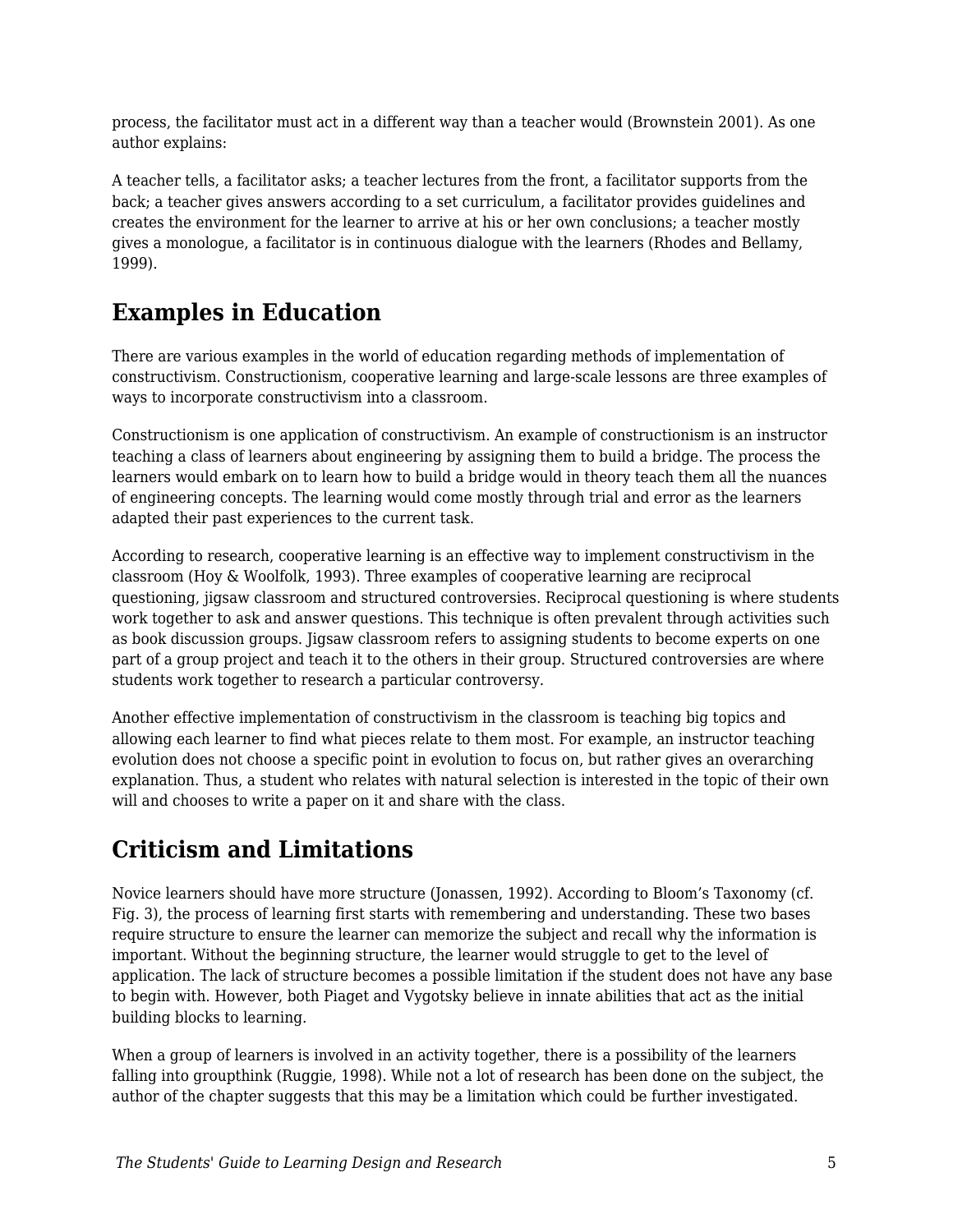Those who do not agree with the dominant narrative of a group will not participate as much as those who align with the majority. This is a critique of the implementation, however, and not the theory itself.

Because the nature of constructivism is more abstract and applicable, it is difficult to know if the observed learning outcomes account for everything. Outcomes are generally measured through some form of a rote test and thus do not often incorporate the application and extrapolation of the learning. This could be a limitation of constructivism, if the mode of measurement is not conducive to reflection.

Another possible limitation of constructivism is the time required during implementation. Operating under the constructivist framework, instructors are expected to spend more time engaging the learner. In order to engage the learner, the instructor needs to spend more preparation time out of the classroom thinking about new activities. The instructor also carries the role of allowing time for reflection. Effectively using time can prove to be a problem of constructivism, but it can be fixed through thoughtful implementation.

## **Conclusion**

In conclusion, constructivism is a learning theory which affirms that knowledge is best gained through a process of action, reflection and construction. Piaget focuses on the interaction of experiences and ideas in the creation of new knowledge. Vygotsky explores the importance of learning alongside peers and how culture affects the accommodation and assimilation of knowledge. Dewey emphasizes inquiry and the integration of real world and classroom activities. The constructivist framework relies on the learners to be in control of their own acquisition of knowledge and encourages the instructor to serve as a facilitator. Constructivism has limitations, but it can allow for the learner to reach higher planes of knowledge than would be possible otherwise (Jonassen, 1993).

### **References**

- Bauersfeld, H. (1995). "Language games" in the mathematics classroom: Their function and their effects. The emergence of mathematical meaning: Interaction in classroom cultures. Hillsdale, NJ: Lawrence Erlbaum Associates, Inc.
- Behling, K., & Hart, D. (2008). Universal design: A model for professional development. In Universal design in higher education: From principles to practice (pp. 109–125). Cambridge, MA: Harvard Education Press.
- Brownstein, B. (2001). Collaboration: The foundation of learning in the future. Education, 122(2), 240.
- Gamoran, A., Secada, W. G., & Marrett, C. B. (2000). The organizational context of teaching and learning. In Handbook of the Sociology of Education (pp. 37-63). Heidelberg, NY: Springer US.
- Hackathorna, J., Solomon, E. D., Blankmeyer, K.L., Tennial, R.E., & Garczynski, A. M. (2011). Learning by doing: An empirical study of active teaching techniques. The Journal of Effective Teaching, 11(2), 20-54.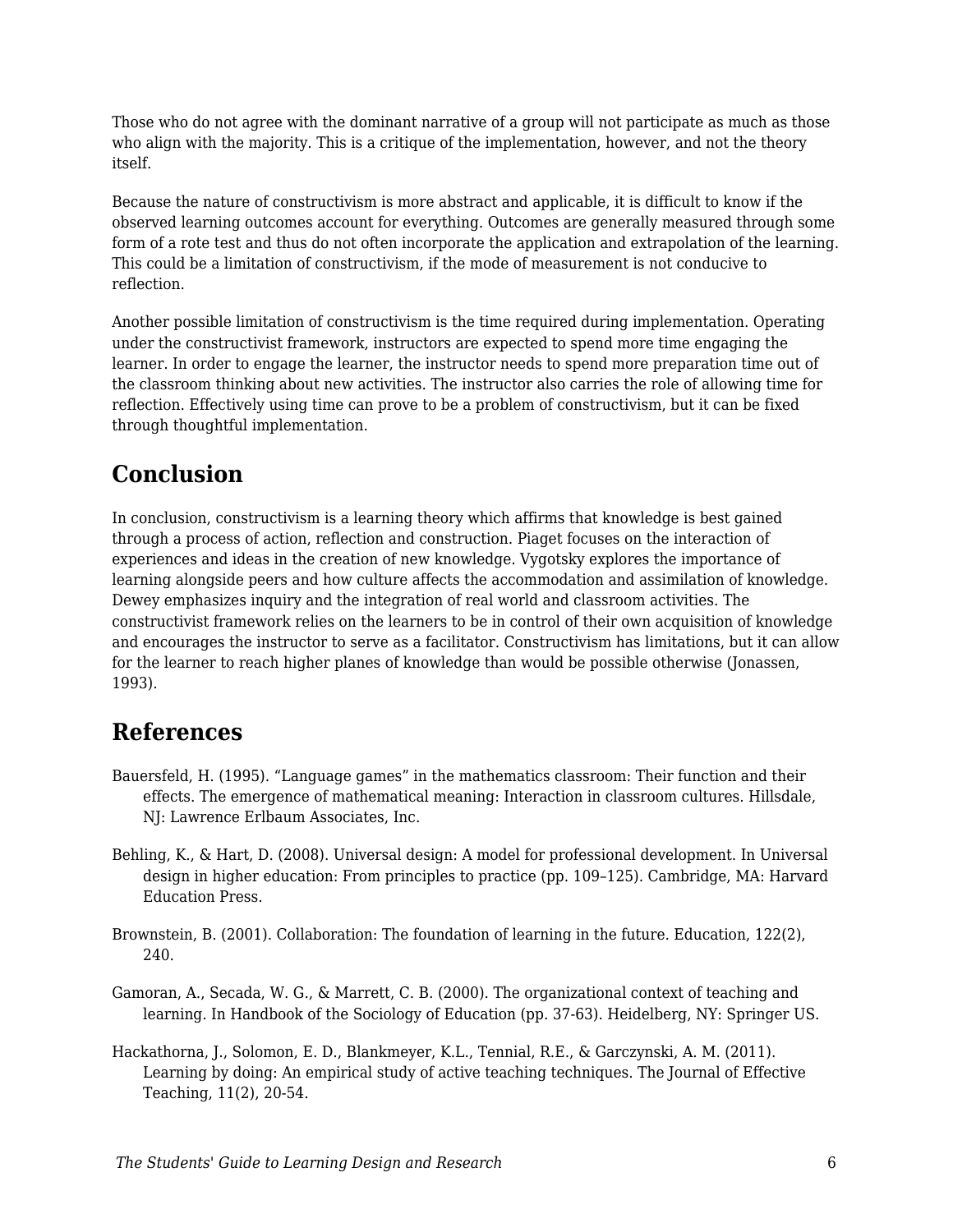- Hoy, W. K., & Woolfolk, A. E. (1993). Teachers' sense of efficacy and the organizational health of schools. The Elementary School Journal, 93(3), 355-372.
- Jonassen, D. H. (1992). Evaluating constructivistic learning. Constructivism and the technology of instruction: A conversation (pp. 137-148). Hillsdale, NJ: Lawrence Earlbaum Associates.
- Mascolo, M. F., & Fischer, K. W. (2005). Constructivist theories. Cambridge Encyclopedia of Child Development (pp. 49-63). Cambridge, England: Cambridge University Press.
- Mayer, S. J. (2008). Dewey's dynamic integration of Vygotsky and Piaget. Education and Culture, 24(2), 6-24.
- Reese, W.J. (2013). In search of American progressives and teachers. History of Education: Journal of History of Education Society, 42(3), 320-334.
- Rhodes, L. K., & Bellamy, G. T. (1999). Choices and consequences in the renewal of teacher education. Journal of Teacher Education, 50(1), 17-18.
- Ruggie, J. G. (1998). What makes the world hang together? Neo-utilitarianism and the social constructivist challenge. International Organization, 52(4), 855-885.